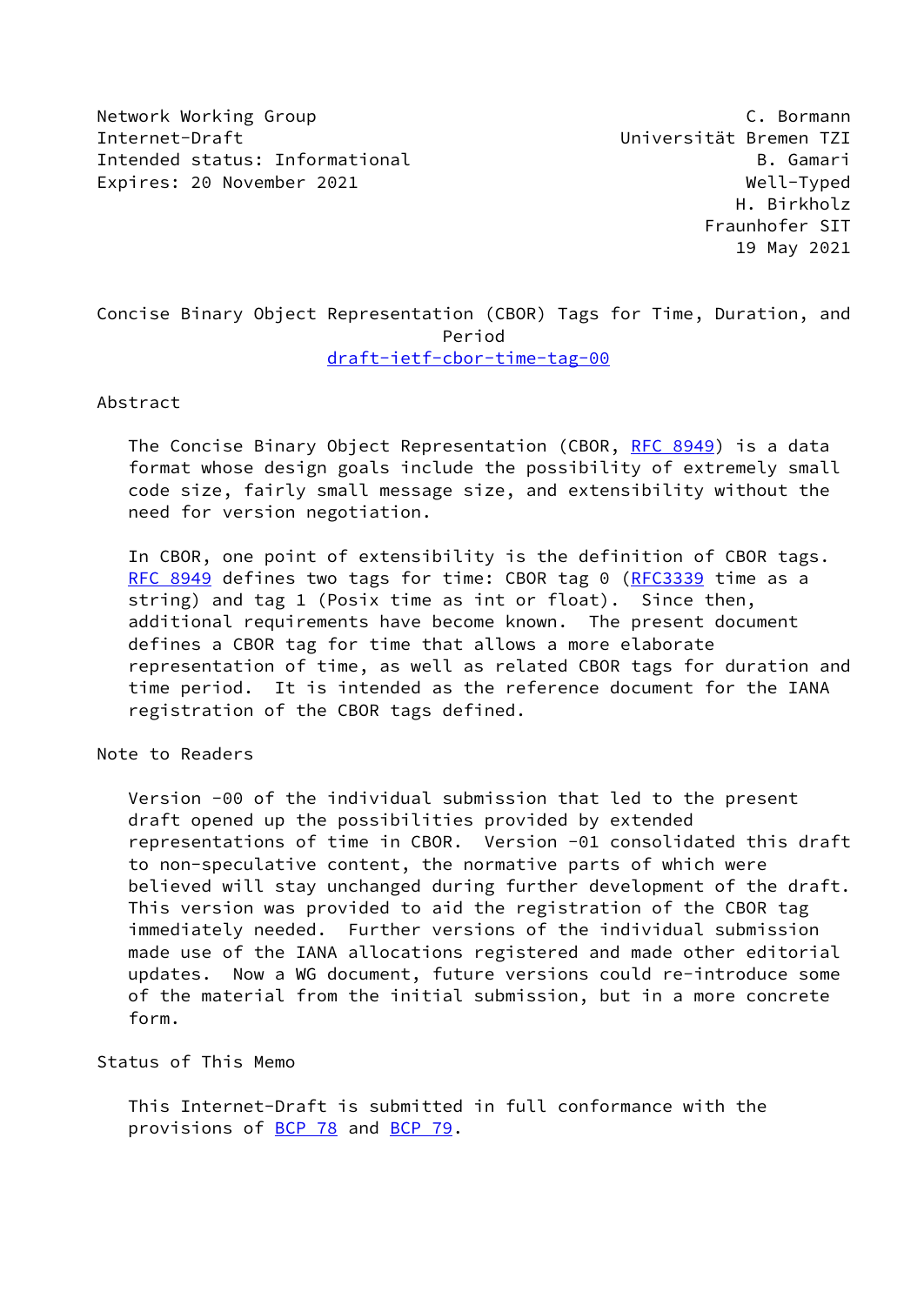| CBOR tag for extended time<br>Internet-Draft | May 2021 |  |  |  |  |  |
|----------------------------------------------|----------|--|--|--|--|--|
|----------------------------------------------|----------|--|--|--|--|--|

 Internet-Drafts are working documents of the Internet Engineering Task Force (IETF). Note that other groups may also distribute working documents as Internet-Drafts. The list of current Internet- Drafts is at<https://datatracker.ietf.org/drafts/current/>.

 Internet-Drafts are draft documents valid for a maximum of six months and may be updated, replaced, or obsoleted by other documents at any time. It is inappropriate to use Internet-Drafts as reference material or to cite them other than as "work in progress."

This Internet-Draft will expire on 20 November 2021.

Copyright Notice

 Copyright (c) 2021 IETF Trust and the persons identified as the document authors. All rights reserved.

This document is subject to **[BCP 78](https://datatracker.ietf.org/doc/pdf/bcp78)** and the IETF Trust's Legal Provisions Relating to IETF Documents ([https://trustee.ietf.org/](https://trustee.ietf.org/license-info) [license-info](https://trustee.ietf.org/license-info)) in effect on the date of publication of this document. Please review these documents carefully, as they describe your rights and restrictions with respect to this document. Code Components extracted from this document must include Simplified BSD License text as described in Section 4.e of the **[Trust Legal Provisions](https://trustee.ietf.org/license-info)** and are provided without warranty as described in the Simplified BSD License.

### Table of Contents

|                                               | $\overline{3}$ |
|-----------------------------------------------|----------------|
|                                               |                |
|                                               |                |
|                                               | $\frac{4}{3}$  |
|                                               |                |
|                                               |                |
| <u>3.3</u> . Keys -3, -6, -9, -12, -15, -18 5 |                |
| $3.4$ . Key -1: Time Scale                    | $\overline{5}$ |
|                                               | 6              |
| <u>3.5.1</u> . ClockClass (Key -2)            | 6              |
| $3.5.2$ . ClockAccuracy (Key -4) 7            |                |
| 3.5.3. OffsetScaledLogVariance (Key -5) 7     |                |
| $3.5.4$ . Uncertainty (Key -7) 7              |                |
| $3.5.5.$ Guarantee (Key -8) $\frac{7}{4}$     |                |
| 4.                                            |                |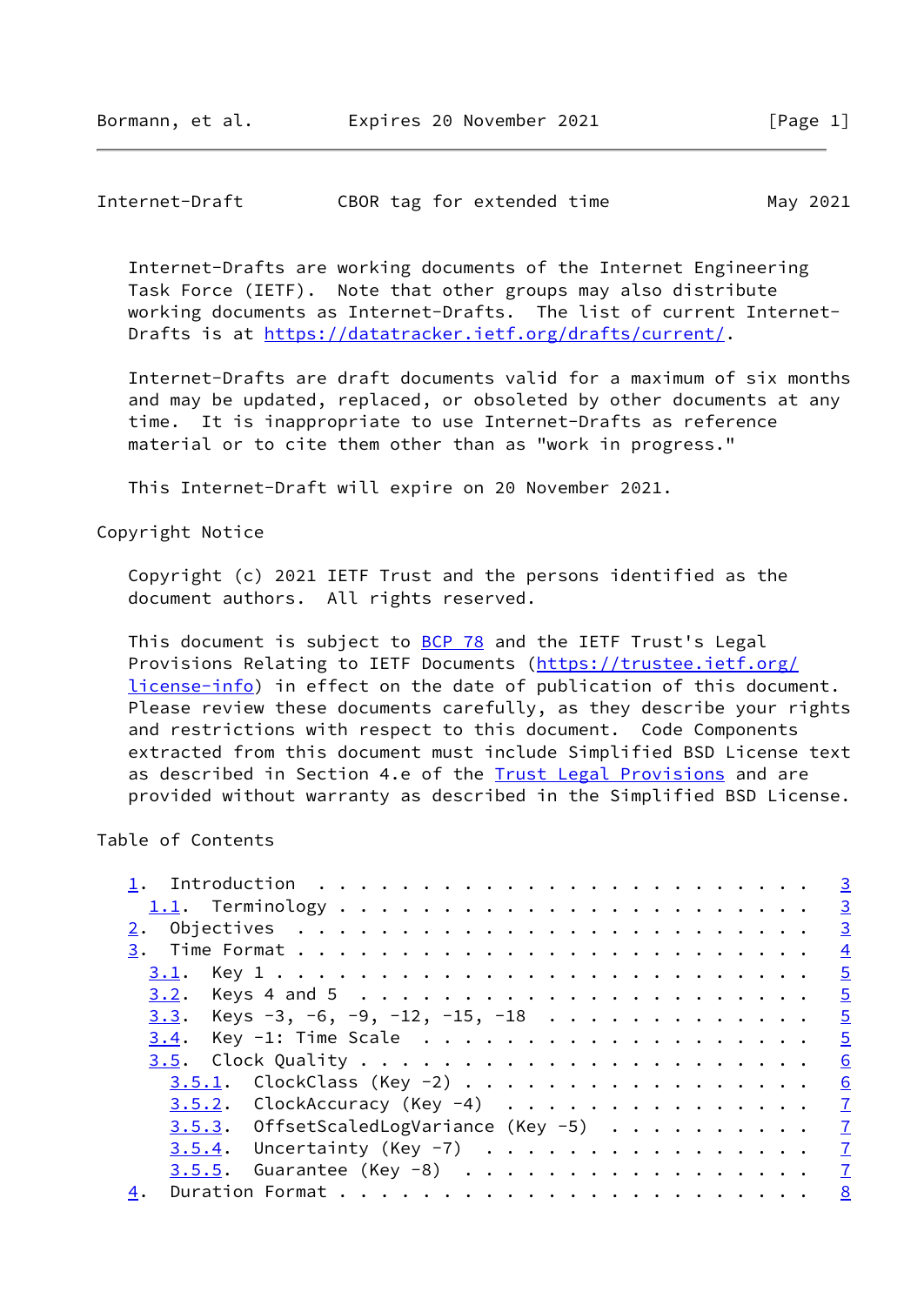| Bormann, et al. |  | Expires 20 November 2021 | [Page 2] |  |
|-----------------|--|--------------------------|----------|--|
|                 |  |                          |          |  |

<span id="page-2-1"></span>

| Internet-Draft                 | CBOR tag for extended time |  | May 2021 |
|--------------------------------|----------------------------|--|----------|
| 9.1. Normative References 10   |                            |  |          |
| 9.2. Informative References 11 |                            |  |          |
|                                |                            |  |          |
|                                |                            |  |          |

### <span id="page-2-0"></span>[1](#page-2-0). Introduction

 The Concise Binary Object Representation (CBOR, [\[RFC8949](https://datatracker.ietf.org/doc/pdf/rfc8949)]) provides for the interchange of structured data without a requirement for a pre-agreed schema. [RFC 8949](https://datatracker.ietf.org/doc/pdf/rfc8949) defines a basic set of data types, as well as a tagging mechanism that enables extending the set of data types supported via an IANA registry.

(TBD: Expand on text from abstract here.)

#### <span id="page-2-2"></span>[1.1](#page-2-2). Terminology

 The key words "MUST", "MUST NOT", "REQUIRED", "SHALL", "SHALL NOT", "SHOULD", "SHOULD NOT", "RECOMMENDED", "NOT RECOMMENDED", "MAY", and "OPTIONAL" in this document are to be interpreted as described in [BCP 14](https://datatracker.ietf.org/doc/pdf/bcp14) [\[RFC2119](https://datatracker.ietf.org/doc/pdf/rfc2119)] [\[RFC8174](https://datatracker.ietf.org/doc/pdf/rfc8174)] when, and only when, they appear in all capitals, as shown here.

 The term "byte" is used in its now customary sense as a synonym for "octet". Where bit arithmetic is explained, this document uses the notation familiar from the programming language C (including C++14's 0bnnn binary literals), except that the operator "\*\*" stands for exponentiation.

#### <span id="page-2-3"></span>[2](#page-2-3). Objectives

 For the time tag, the present specification addresses the following objectives that go beyond the original tags 0 and 1:

 $*$  Additional resolution for epoch-based time (as in tag 1). CBOR tag 1 only provides for integer and up to binary64 floating point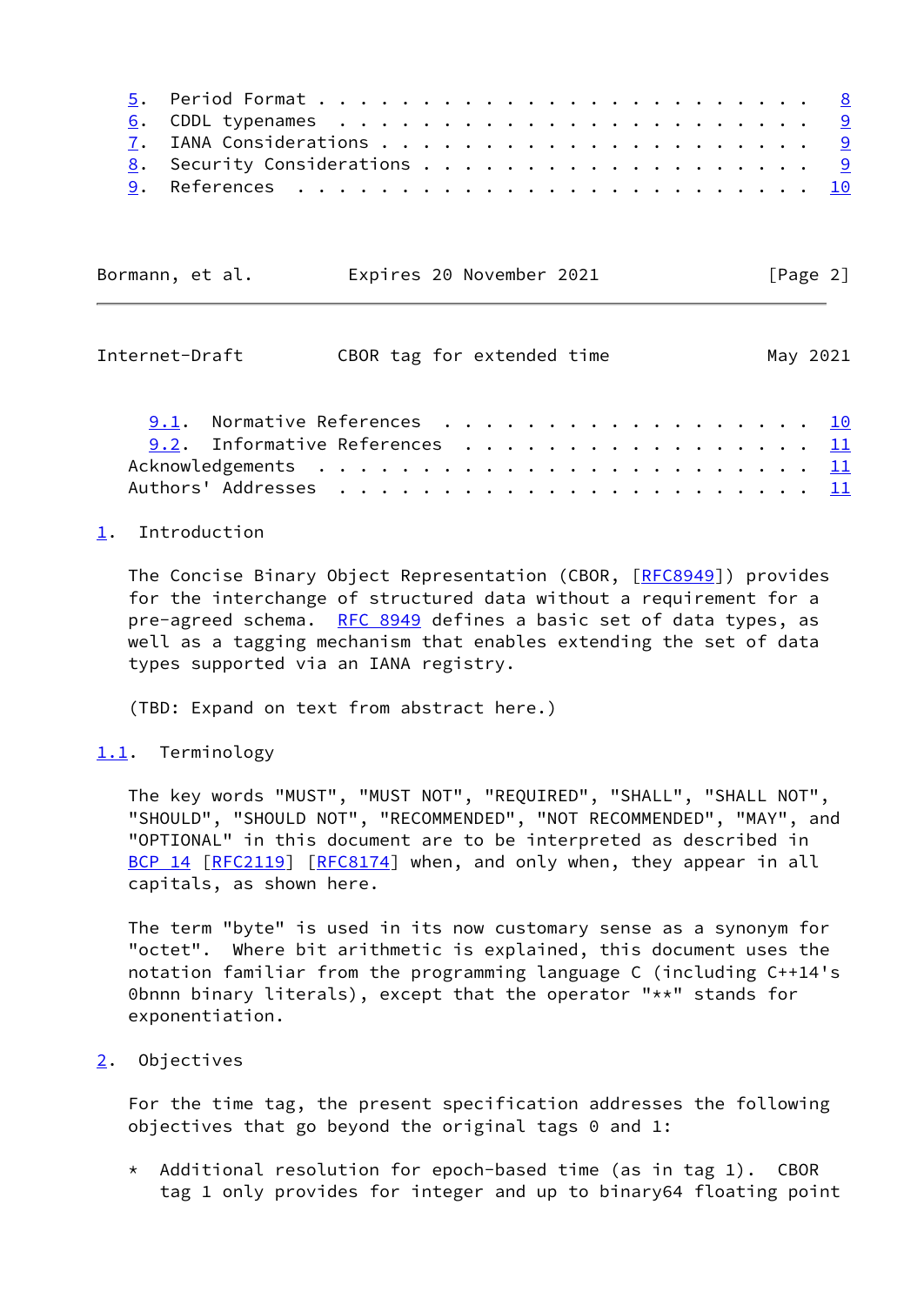representation of times, limiting resolution to approximately microseconds at the time of writing (and progressively becoming worse over time).

 \* Indication of time scale. Tags 0 and 1 are for UTC; however, some interchanges are better performed on TAI. Other time scales may be registered once they become relevant (e.g., one of the proposed successors to UTC that might no longer use leap seconds, or a scale based on smeared leap seconds).

 Not currently addressed, but possibly covered by the definition of additional map keys for the map inside the tag:

| Bormann, et al. | Expires 20 November 2021 | [Page 3] |
|-----------------|--------------------------|----------|
|-----------------|--------------------------|----------|

<span id="page-3-1"></span>

| Internet-Draft |  | CBOR tag for extended time |  | May 2021 |
|----------------|--|----------------------------|--|----------|
|                |  |                            |  |          |

- \* Direct representation of natural platform time formats. Some platforms use epoch-based time formats that require some computation to convert them into the representations allowed by tag 1; these computations can also lose precision and cause ambiguities. (TBD: The present specification does not take a position on whether tag 1 can be "fixed" to include, e.g., Decimal or BigFloat representations. It does define how to use these with the extended time format.)
- \* Additional indication of intents about the interpretation of the time given, in particular for future times. Intents might include information about time zones, daylight savings times, etc.

Additional tags are defined for durations and periods.

<span id="page-3-0"></span>[3](#page-3-0). Time Format

 An extended time is indicated by CBOR tag 1001, which tags a map data item (CBOR major type 5). The map may contain integer (major types 0 and 1) or text string (major type 3) keys, with the value type determined by each specific key. Implementations MUST ignore key/ value types they do not understand for negative integer and text string values of the key. Not understanding key/value for unsigned keys is an error.

 The map must contain exactly one unsigned integer key, which specifies the "base time", and may also contain one or more negative integer or text-string keys, which may encode supplementary information such as: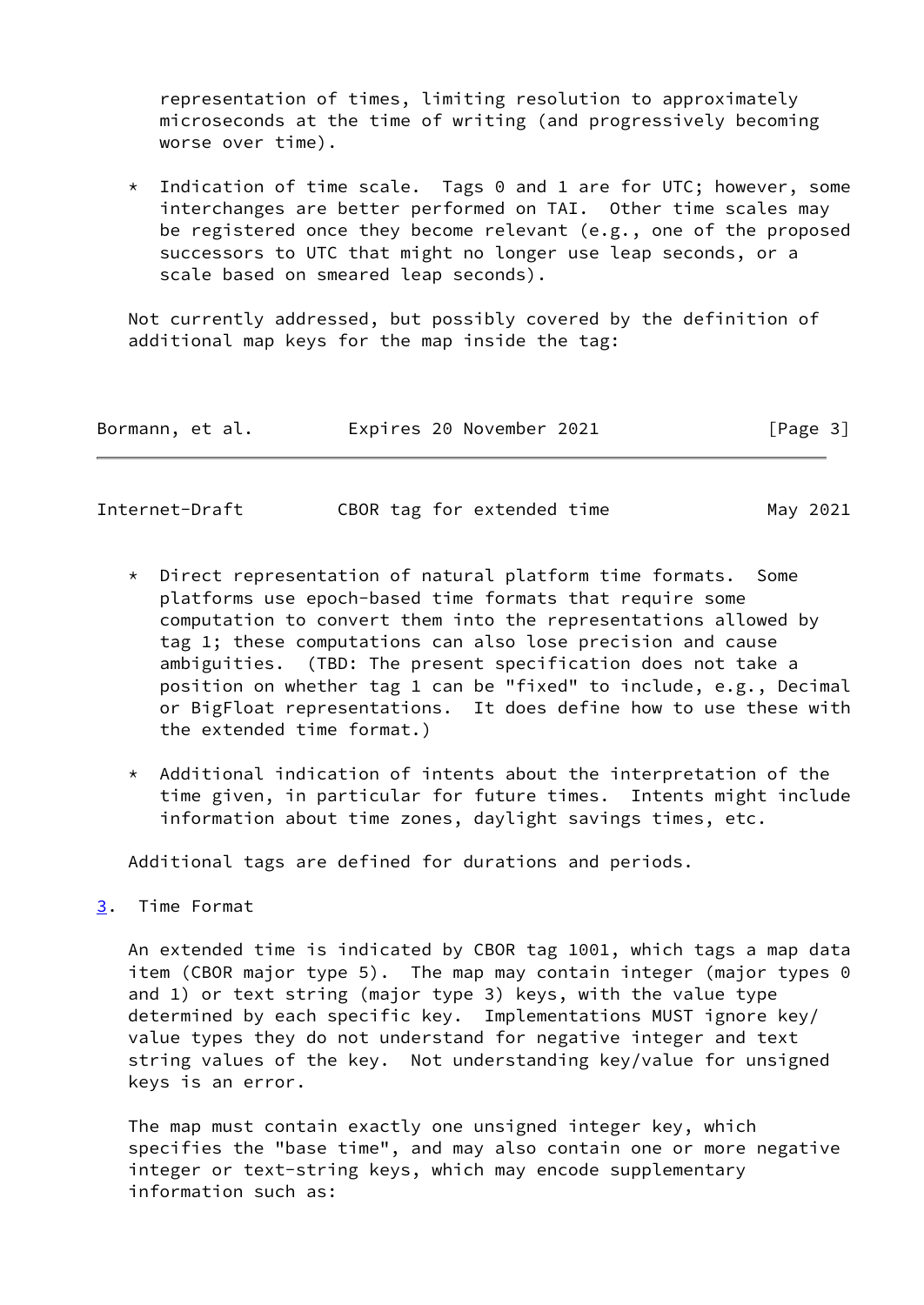- $*$  a higher precision time offset to be added to the base time,
- $*$  a reference time scale and epoch different from the default UTC and 1970-01-01
- information about clock quality parameters, such as source, accuracy, and uncertainty

Future keys may add:

 $*$  intent information such as timezone and daylight savings time, and/or possibly positioning coordinates, to express information that would indicate a local time.

 While this document does not define supplementary text keys, a number of unsigned and negative-integer keys are defined below.

| Bormann, et al. | Expires 20 November 2021 | [Page 4] |
|-----------------|--------------------------|----------|
|-----------------|--------------------------|----------|

<span id="page-4-1"></span>

|  | Internet-Draft | CBOR tag for extended time | May 2021 |
|--|----------------|----------------------------|----------|
|--|----------------|----------------------------|----------|

#### <span id="page-4-0"></span>[3.1](#page-4-0). Key 1

 Key 1 indicates a value that is exactly like the data item that would be tagged by CBOR tag 1 (Posix time  $[TIME I]$  as int or float). The time value indicated by the value under this key can be further modified by other keys.

<span id="page-4-2"></span>[3.2](#page-4-2). Keys 4 and 5

 Keys 4 and 5 are like key 1, except that the data item is an array as defined for CBOR tag 4 or 5, respectively. This can be used to include a Decimal or Bigfloat epoch-based float [TIME T] in an extended time.

```
3.3. Keys -3, -6, -9, -12, -15, -18
```
The keys  $-3$ ,  $-6$ ,  $-9$ ,  $-12$ ,  $-15$  and  $-18$  indicate additional decimal fractions by giving an unsigned integer (major type 0) and scaling this with the scale factor 1e-3, 1e-6, 1e-9, 1e-12, 1e-15, and 1e-18, respectively (see Table 1). More than one of these keys MUST NOT be present in one extended time data item. These additional fractions are added to a base time in seconds  $[ST-SECOND]$  indicated by a Key 1,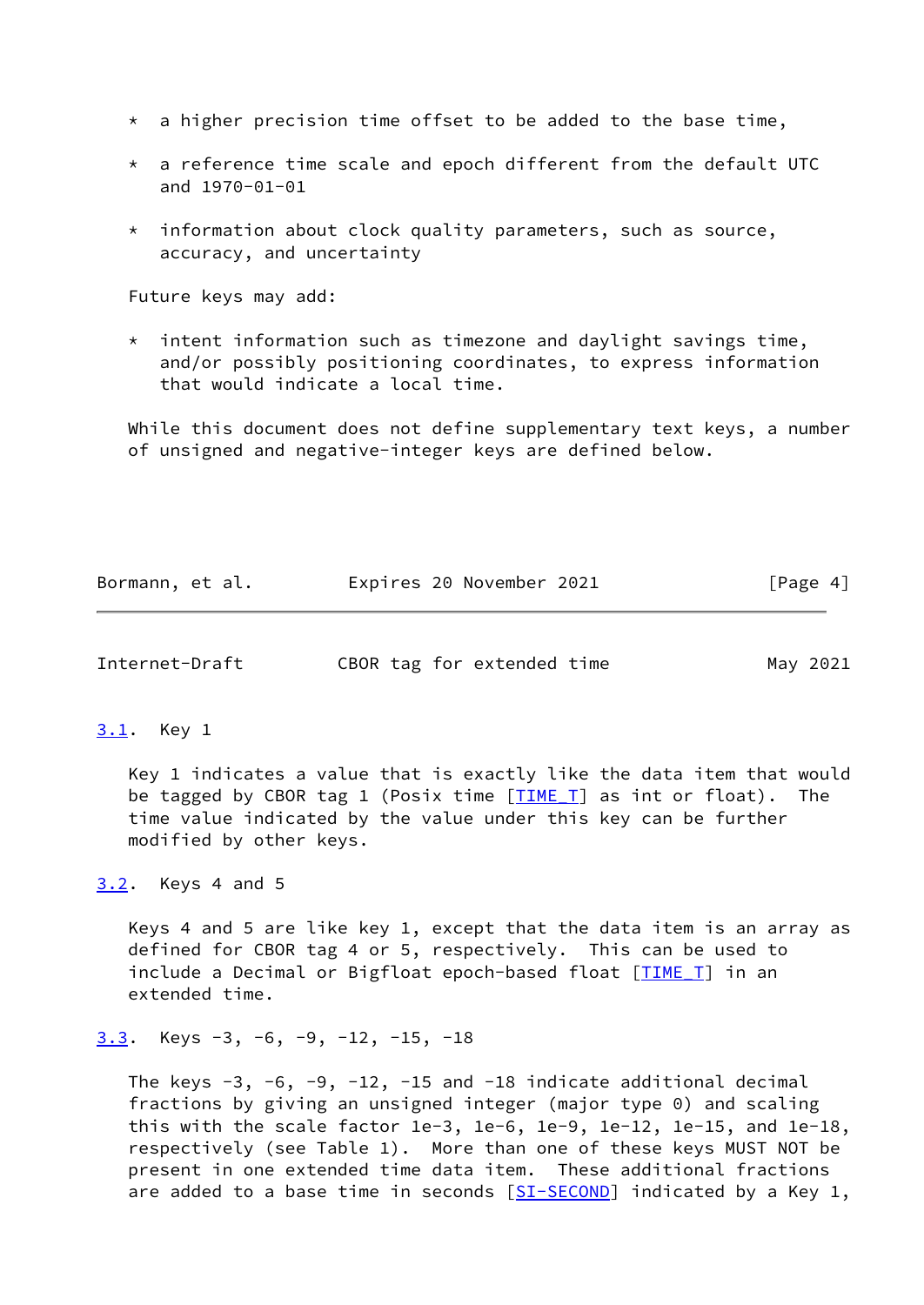which then MUST also be present and MUST have an integer value.

|  | =============+=======                               |                                      |
|--|-----------------------------------------------------|--------------------------------------|
|  | -------+-------                                     | Key   meaning   example usage        |
|  | -3   milliseconds   Java time                       | +--------------+-----------------    |
|  |                                                     | -6   microseconds   (old) UNIX time  |
|  |                                                     | $-9$   nanoseconds   (new) UNIX time |
|  | -12   picoseconds   Haskell time<br>--------+------ |                                      |
|  | -15   femtoseconds   (future)                       |                                      |
|  | $\vert$ -18 $\vert$ attoseconds $\vert$ (future)    |                                      |
|  |                                                     |                                      |



<span id="page-5-0"></span>[3.4](#page-5-0). Key -1: Time Scale

Key  $-1$  is used to indicate a time scale. The value 0 indicates UTC, with the POSIX epoch  $[TIME_T]$  $[TIME_T]$ ; the value 1 indicates TAI, with the PTP (Precision Time Protocol) epoch [\[IEEE1588-2008](#page-10-3)].

| Bormann, et al. | Expires 20 November 2021 | [Page 5] |
|-----------------|--------------------------|----------|
|-----------------|--------------------------|----------|

<span id="page-5-1"></span>Internet-Draft CBOR tag for extended time May 2021

 If key -1 is not present, time scale value 0 is implied. Additional values can be registered in the (TBD define name for time scale registry); values MUST be integers or text strings.

 (Note that there should be no time scales "GPS" or "NTP" -- instead, the time should be converted to TAI or UTC using a single addition or subtraction.)

 $t = t - 2208988800$  utc ntp  $t = t + 315964819$ tai gps

Figure 1: Converting Common Offset Time Scales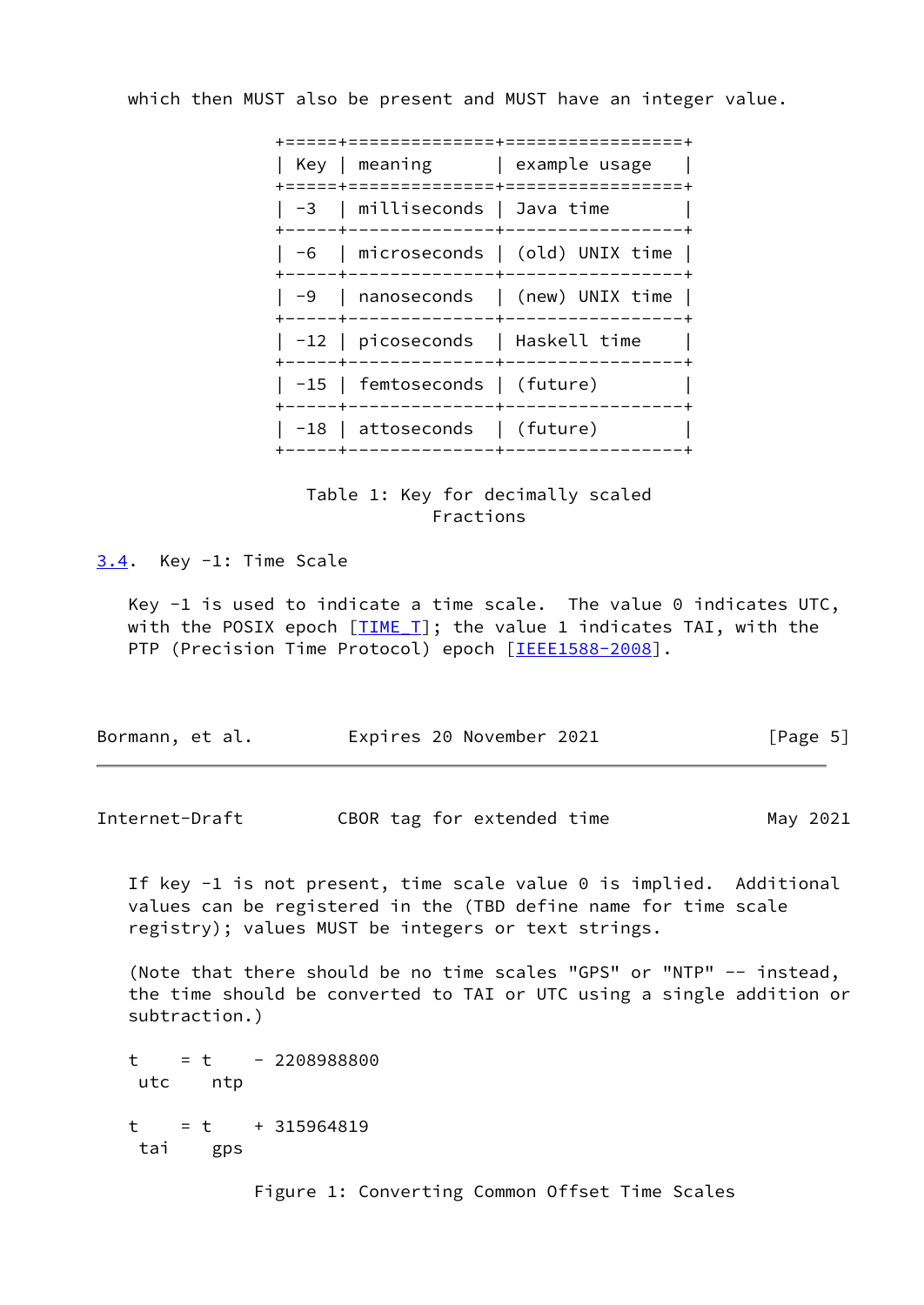#### <span id="page-6-0"></span>[3.5](#page-6-0). Clock Quality

 A number of keys are defined to indicate the quality of clock that was used to determine the point in time.

 The first three are analogous to "clock-quality-grouping" in [\[RFC8575](https://datatracker.ietf.org/doc/pdf/rfc8575)], which is in turn based on the definitions in [\[IEEE1588-2008](#page-10-3)]; two more are specific to this document.

```
 ClockQuality-group = (
   ? ClockClass => uint .size 1 ; PTP/RFC8575
   ? ClockAccuracy => uint .size 1 ; PTP/RFC8575
   ? OffsetScaledLogVariance => uint .size 2 ; PTP/RFC8575
   ? Uncertainty => ~time/~duration
   ? Guarantee => ~time/~duration
 )
ClockClass = -2 ClockAccuracy = -4
 OffsetScaledLogVariance = -5
Uncertainty = -7Guarantee = -8
```

```
3.5.1. ClockClass (Key -2)
```
 Key -2 (ClockClass) can be used to indicate the clock class as per Table 5 of [[IEEE1588-2008\]](#page-10-3). It is defined as a one-byte unsigned integer as that is the range defined there.

| Bormann, et al. | Expires 20 November 2021 | [Page 6] |
|-----------------|--------------------------|----------|
|                 |                          |          |

<span id="page-6-3"></span>Internet-Draft CBOR tag for extended time May 2021

## <span id="page-6-2"></span>[3.5.2](#page-6-2). ClockAccuracy (Key -4)

 Key -4 (ClockAccuracy) can be used to indicate the clock accuracy as per Table 6 of [\[IEEE1588-2008](#page-10-3)]. It is defined as a one-byte unsigned integer as that is the range defined there. The range between 32 and 47 is a slightly distorted logarithmic scale from 25 ns to 1 s (see Figure 2); the number 254 is the value to be used if an unknown accuracy needs to be expressed.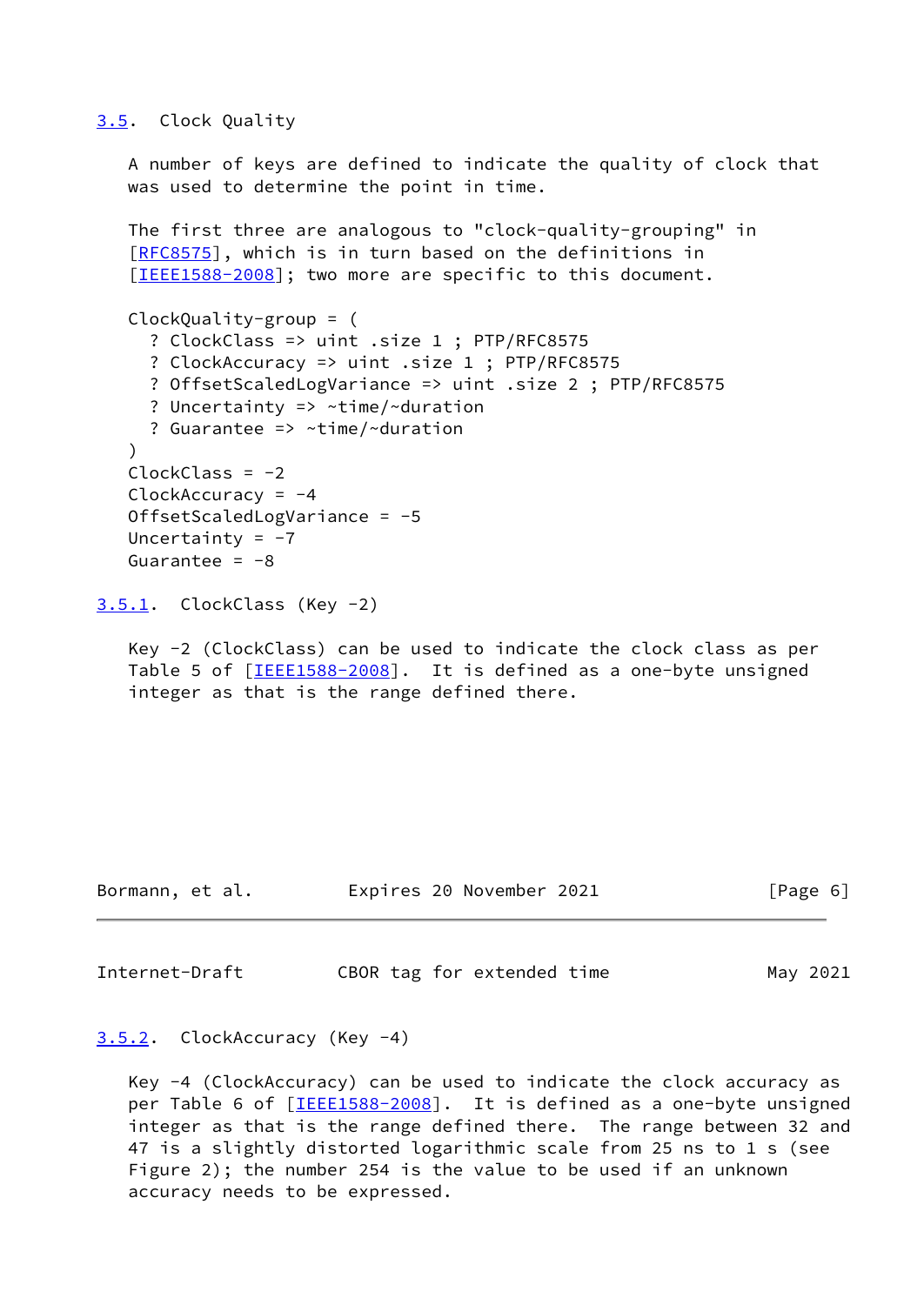enum approx48 + |\_2cdotlog {accovers} - epsilon\_| acc and 10

> Figure 2: Approximate conversion from accuracy to accuracy enumeration value

#### <span id="page-7-0"></span>[3.5.3](#page-7-0). OffsetScaledLogVariance (Key -5)

 Key -5 (OffsetScaledLogVariance) can be used to represent the variance exhibited by the clock when it has lost its synchronization with an external reference clock. The details for the computation of this characteristic are defined in Section 7.6.3 of [\[IEEE1588-2008](#page-10-3)].

<span id="page-7-1"></span> $3.5.4$ . Uncertainty (Key  $-7$ )

 Key -7 (Uncertainty) can be used to represent a known measurement uncertainty for the clock, as a numeric value in seconds or as a duration [\(Section 4\)](#page-7-3).

 For this document, uncertainty is defined as in Section 2.2.3 of [\[GUM](#page-10-4)]: "parameter, associated with the result of a measurement, that characterizes the dispersion of the values that could reasonably be attributed to the measurand". More specifically, the value for this key represents the extended uncertainty for  $k = 2$ , in seconds.

```
3.5.5. Guarantee (Key -8)
```
 Key -8 (Guarantee) can be used to represent a stated guarantee for the accuracy of the point in time, as a numeric value in seconds or as a duration ([Section 4\)](#page-7-3) representing the maximum allowed deviation from the true value.

 While such a guarantee is unattainable in theory, existing standards such as [\[RFC3161](https://datatracker.ietf.org/doc/pdf/rfc3161)] stipulate the representation of such guarantees, and therefore this format provides a way to represent them as well; the time value given is nominally guaranteed to not deviate from the actual time by more than the value of the guarantee, in seconds.

Bormann, et al. **Expires 20 November 2021** [Page 7]

<span id="page-7-4"></span>Internet-Draft CBOR tag for extended time May 2021

<span id="page-7-3"></span>[4](#page-7-3). Duration Format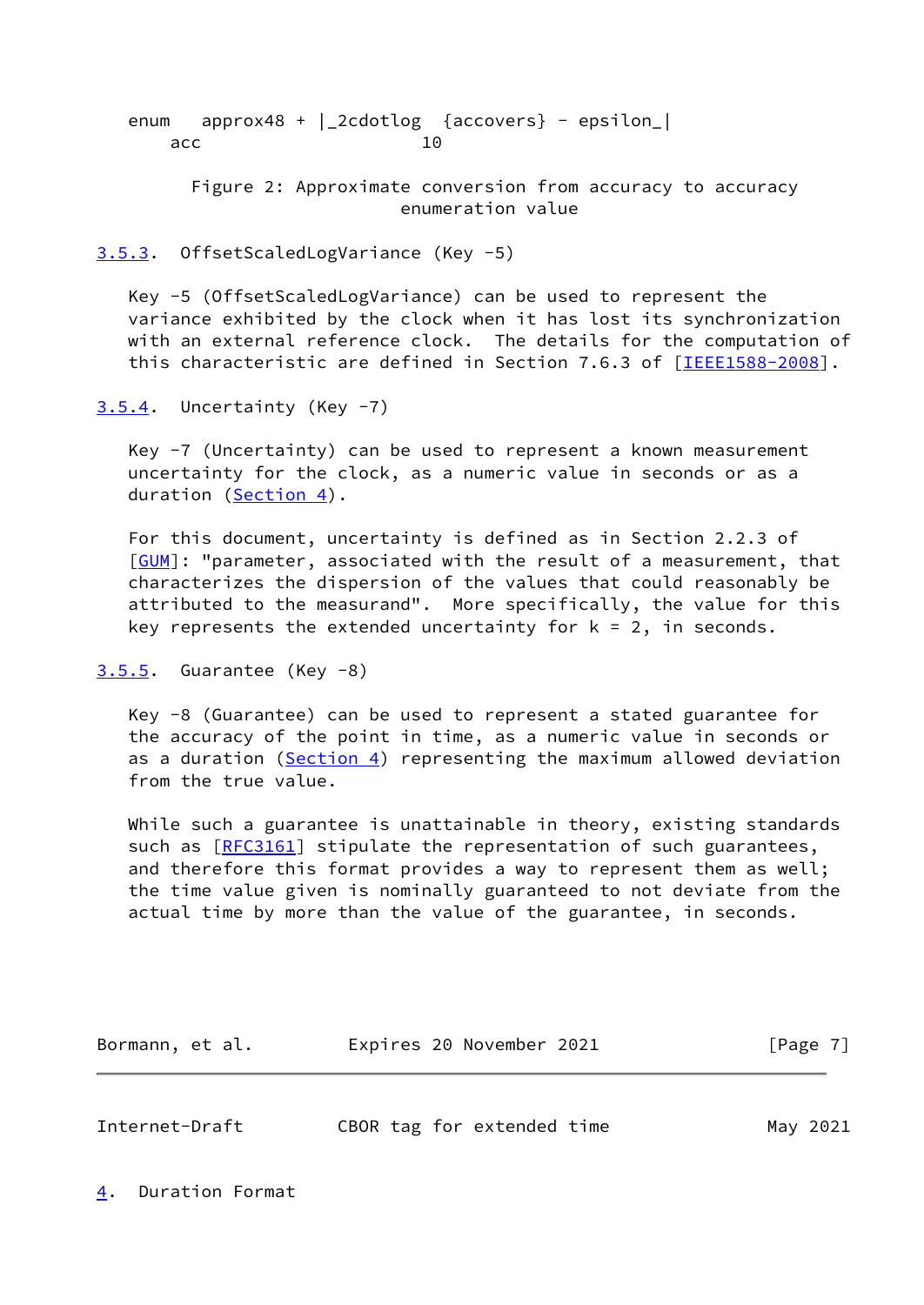A duration is the length of an interval of time. Durations in this format are given in SI seconds, possibly adjusted for conventional corrections of the time scale given (e.g., leap seconds).

 Except for using Tag 1002 instead of 1001, durations are structurally identical to time values. Semantically, they do not measure the time elapsed from a given epoch, but from the start to the end of (an otherwise unspecified) interval of time.

 In combination with an epoch identified in the context, a duration can also be used to express an absolute time.

 | (TBD: Clearly, ISO8601 durations are rather different; we do | not want to use these.)

<span id="page-8-0"></span>[5](#page-8-0). Period Format

 A period is a specific interval of time, specified as either two times giving the start and the end of that interval, or as one of these two plus a duration.

 They are given as an array of unwrapped time and duration elements, tagged with Tag 1003:

```
Period = #6.1003( start: ~Time / null
   end: ~Time / null
   ? duration: ~Duration / null
 ])
```
 If the third array element is not given, the duration element is null. Exactly two out of the three elements must be non-null, this can be clumsily expressed in CDDL as:

```
Period = #6.1003( (start: ~Time,
    ((end: ~Time,
      ? duration: null) //
     (end: null,
      duration: ~Duration))) //
   (start: null,
    end: ~Time,
    duration: ~Duration)
 ])
```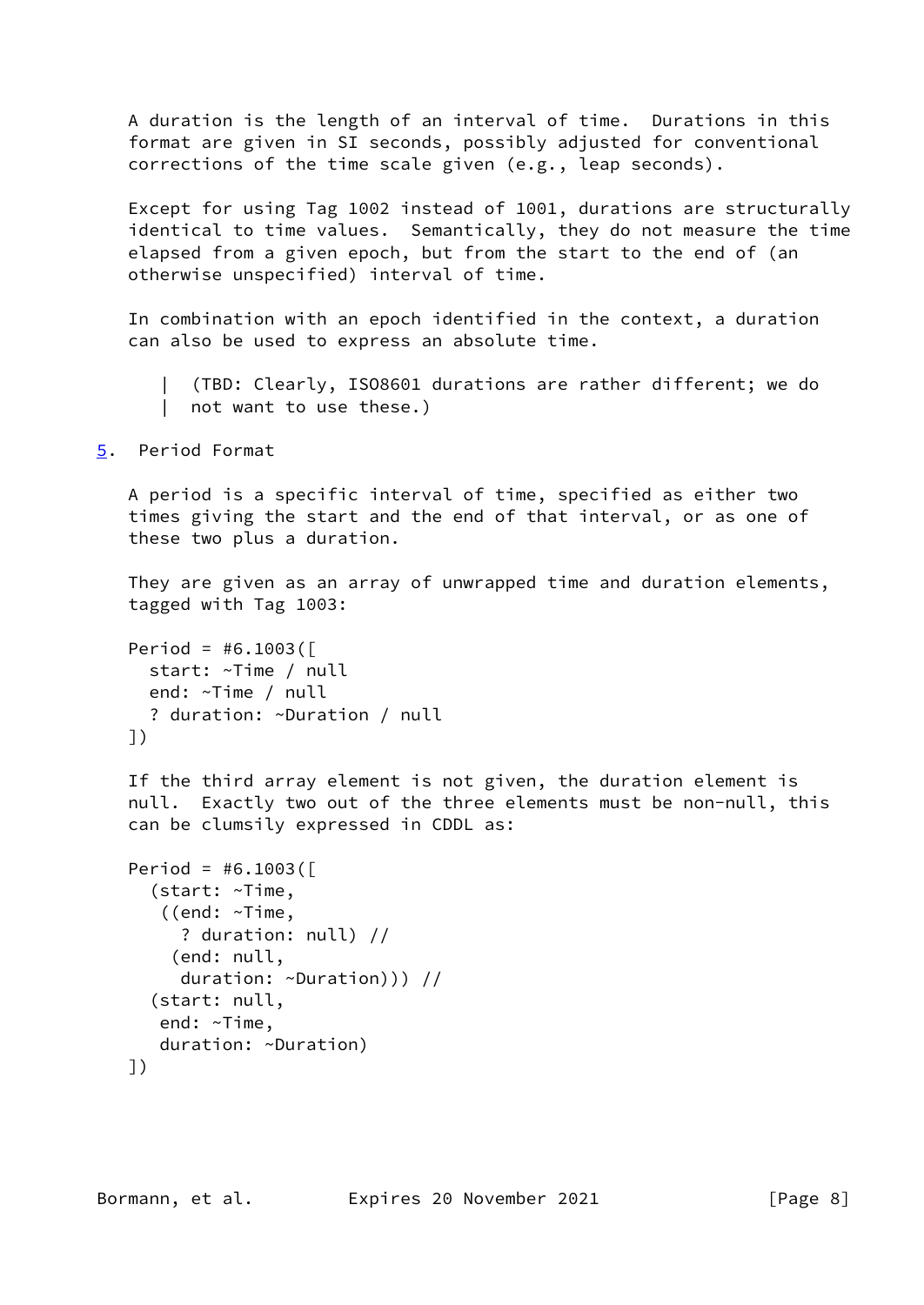<span id="page-9-1"></span> | (Issue: should start/end be given the two-element treatment, or | start/duration?)

#### <span id="page-9-0"></span>[6](#page-9-0). CDDL typenames

For the use with the CBOR Data Definition Language, CDDL [\[RFC8610](https://datatracker.ietf.org/doc/pdf/rfc8610)], the type names defined in Figure 3 are recommended:

```
etime = #6.1001(\{*(int/tstr) \implies any\})duration = #6.1002(\{*(int/tstr) \Rightarrow any\}) period = #6.1003([~etime/null, ~etime/null, ~duration/null])
```
Figure 3: Recommended type names for CDDL

### <span id="page-9-2"></span>[7](#page-9-2). IANA Considerations

In the registry [*IANA.cbor-tags*], IANA has allocated the tags in Table 2 from the FCFS space, with the present document as the specification reference.

|                                                        | Tag   Data Item   Semantics |                         |
|--------------------------------------------------------|-----------------------------|-------------------------|
| 1001   map                                             |                             | [RFCthis] extended time |
| +------+---<br>  1002   map<br>$+ - - - - - + - - - -$ |                             | [RFCthis] duration      |
|                                                        | 1003   array                | [RFCthis] period        |
|                                                        |                             |                         |

Table 2: Values for Tags

 IANA is requested to change the "Data Item" column for Tag 1003 from "map" to "array".

| (TBD: Add registry for time scales. Add registry for map keys

| and allocation policies for additional keys.)

### <span id="page-9-3"></span>[8](#page-9-3). Security Considerations

The security considerations of [RFC 8949](https://datatracker.ietf.org/doc/pdf/rfc8949) apply; the tags introduced here are not expected to raise security considerations beyond those.

 Time, of course, has significant security considerations; these include the exploitation of ambiguities where time is security relevant (e.g., for freshness or in a validity span) or the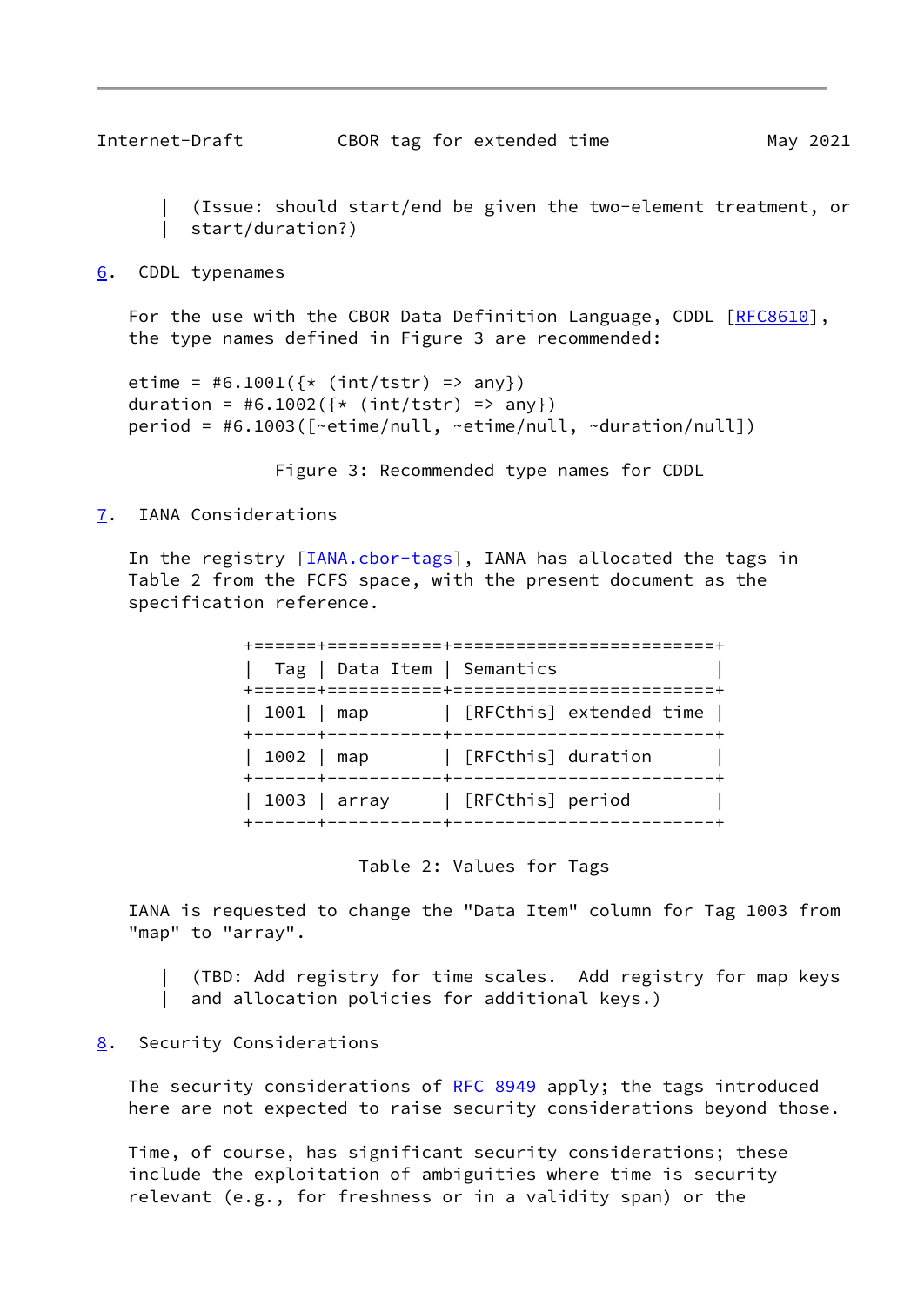disclosure of characteristics of the emitting system (e.g., time zone, or clock resolution and wall clock offset).

| Bormann, et al. | Expires 20 November 2021 | [Page 9] |
|-----------------|--------------------------|----------|
|-----------------|--------------------------|----------|

<span id="page-10-1"></span>

| Internet-Draft |  | CBOR tag for extended time |  | May 2021 |
|----------------|--|----------------------------|--|----------|
|                |  |                            |  |          |

- <span id="page-10-0"></span>[9](#page-10-0). References
- <span id="page-10-4"></span><span id="page-10-2"></span>[9.1](#page-10-2). Normative References
	- [GUM] Joint Committee for Guides in Metrology, "Evaluation of measurement data — Guide to the expression of uncertainty in measurement", JCGM 100:2008, September 2008, <[https://www.bipm.org/en/publications/guides/gum.html>](https://www.bipm.org/en/publications/guides/gum.html).
	- [IANA.cbor-tags] IANA, "Concise Binary Object Representation (CBOR) Tags", <[http://www.iana.org/assignments/cbor-tags>](http://www.iana.org/assignments/cbor-tags).
	- [IEEE1588-2008]

<span id="page-10-5"></span><span id="page-10-3"></span> IEEE, "1588-2008 - IEEE Standard for a Precision Clock Synchronization Protocol for Networked Measurement and Control Systems", July 2008, <[http://standards.ieee.org/findstds/](http://standards.ieee.org/findstds/standard/1588-2008.html) [standard/1588-2008.html](http://standards.ieee.org/findstds/standard/1588-2008.html)>.

- [RFC2119] Bradner, S., "Key words for use in RFCs to Indicate Requirement Levels", [BCP 14](https://datatracker.ietf.org/doc/pdf/bcp14), [RFC 2119](https://datatracker.ietf.org/doc/pdf/rfc2119), DOI 10.17487/RFC2119, March 1997, <[https://www.rfc-editor.org/info/rfc2119>](https://www.rfc-editor.org/info/rfc2119).
- [RFC8174] Leiba, B., "Ambiguity of Uppercase vs Lowercase in [RFC](https://datatracker.ietf.org/doc/pdf/rfc2119) [2119](https://datatracker.ietf.org/doc/pdf/rfc2119) Key Words", [BCP 14](https://datatracker.ietf.org/doc/pdf/bcp14), [RFC 8174,](https://datatracker.ietf.org/doc/pdf/rfc8174) DOI 10.17487/RFC8174, May 2017, [<https://www.rfc-editor.org/info/rfc8174](https://www.rfc-editor.org/info/rfc8174)>.
- [RFC8610] Birkholz, H., Vigano, C., and C. Bormann, "Concise Data Definition Language (CDDL): A Notational Convention to Express Concise Binary Object Representation (CBOR) and JSON Data Structures", [RFC 8610](https://datatracker.ietf.org/doc/pdf/rfc8610), DOI 10.17487/RFC8610, June 2019, <<https://www.rfc-editor.org/info/rfc8610>>.
- [RFC8949] Bormann, C. and P. Hoffman, "Concise Binary Object Representation (CBOR)", STD 94, [RFC 8949,](https://datatracker.ietf.org/doc/pdf/rfc8949) DOI 10.17487/RFC8949, December 2020, <[https://www.rfc-editor.org/info/rfc8949>](https://www.rfc-editor.org/info/rfc8949).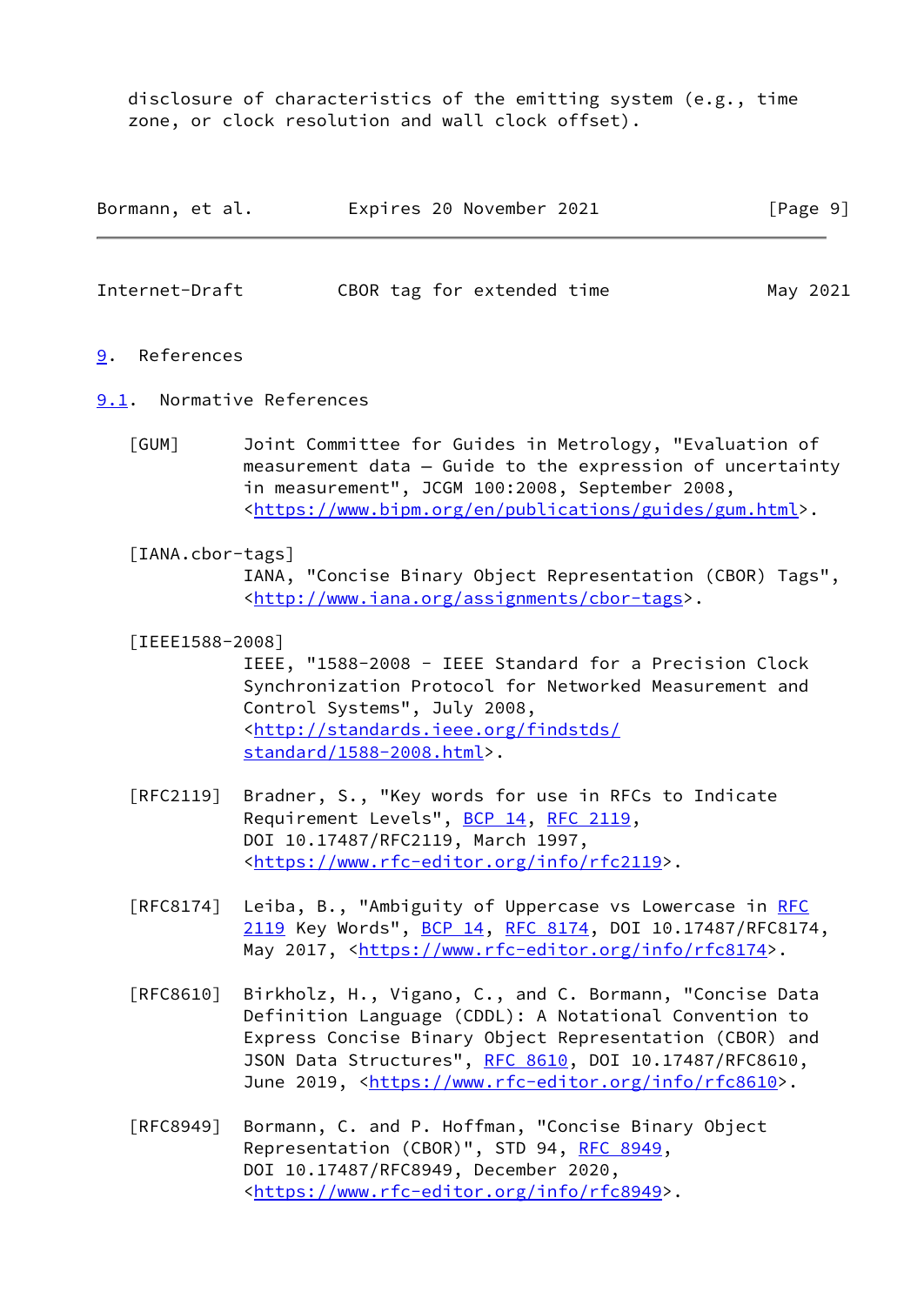### <span id="page-11-3"></span>[SI-SECOND]

 International Organization for Standardization (ISO), "Quantities and units — Part 3: Space and time", ISO 80000-3, 1 March 2006.

Bormann, et al. **Expires 20 November 2021** [Page 10]

<span id="page-11-1"></span>Internet-Draft CBOR tag for extended time May 2021

<span id="page-11-2"></span> [TIME\_T] The Open Group Base Specifications, "Vol. 1: Base Definitions, Issue 7", Section 4.15 'Seconds Since the Epoch', IEEE Std 1003.1-2008, 2016 Edition, 2016, <[http://pubs.opengroup.org/onlinepubs/9699919799/basedefs/](http://pubs.opengroup.org/onlinepubs/9699919799/basedefs/V1_chap04.html#tag_04_16) V1 chap04.html#tag 04 16>.

<span id="page-11-0"></span>[9.2](#page-11-0). Informative References

- [RFC3161] Adams, C., Cain, P., Pinkas, D., and R. Zuccherato, "Internet X.509 Public Key Infrastructure Time-Stamp Protocol (TSP)", [RFC 3161,](https://datatracker.ietf.org/doc/pdf/rfc3161) DOI 10.17487/RFC3161, August 2001, [<https://www.rfc-editor.org/info/rfc3161](https://www.rfc-editor.org/info/rfc3161)>.
- [RFC8575] Jiang, Y., Ed., Liu, X., Xu, J., and R. Cummings, Ed., "YANG Data Model for the Precision Time Protocol (PTP)", [RFC 8575,](https://datatracker.ietf.org/doc/pdf/rfc8575) DOI 10.17487/RFC8575, May 2019, <[https://www.rfc-editor.org/info/rfc8575>](https://www.rfc-editor.org/info/rfc8575).

Acknowledgements

Authors' Addresses

 Carsten Bormann Universität Bremen TZI Postfach 330440 D-28359 Bremen Germany Phone: +49-421-218-63921

Email: cabo@tzi.org